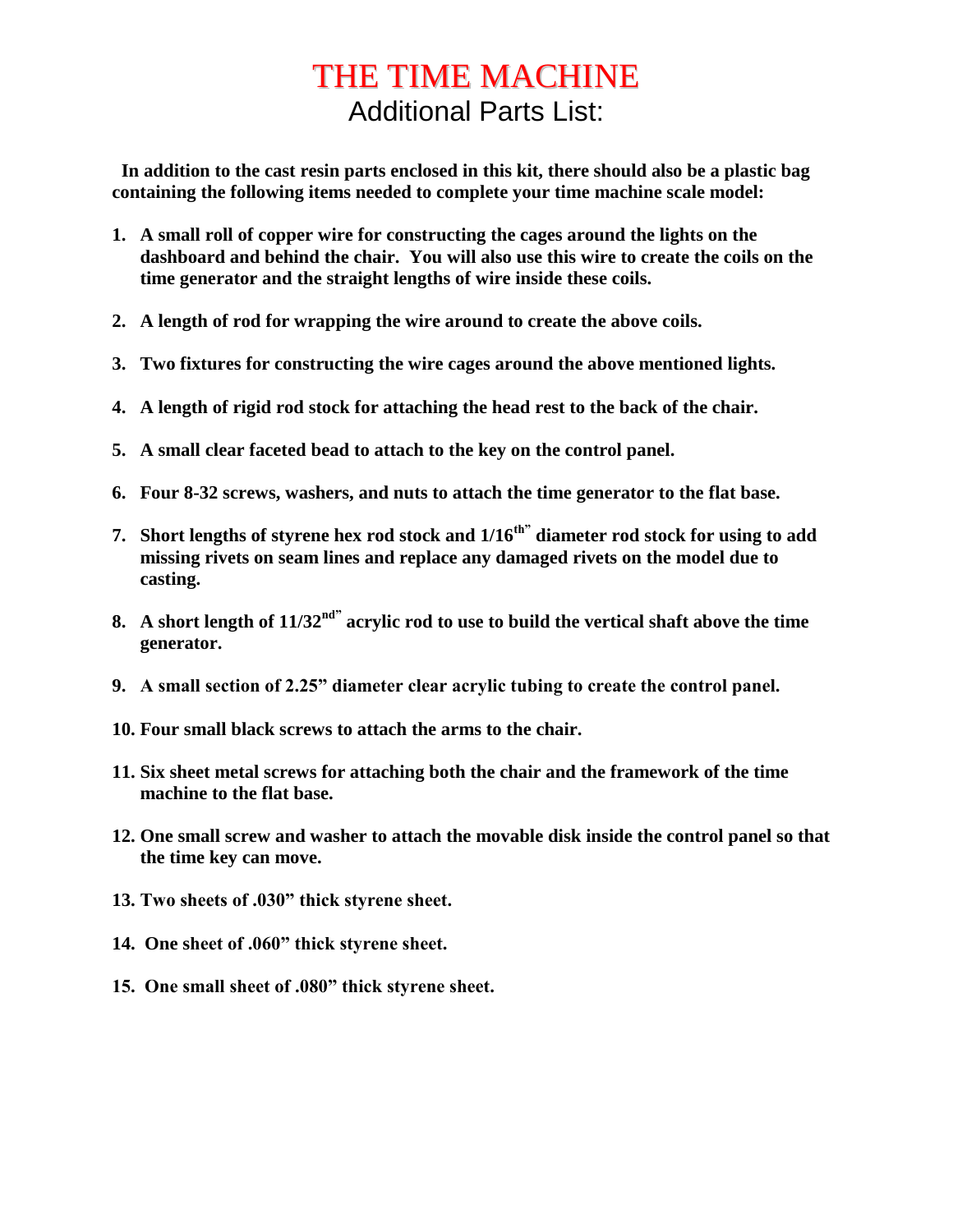# THE Time machine  $1/6<sup>th</sup>$  Scale Resin Assembly Kit

# **Instructions:**

#### **Note: This model is recommended for builders with experience in resin kit assembly.**

- **Step A.** Thoroughly wash all parts with soap and water.
- **Step B.** Carefully trim away casting blocks and sand parts smooth in those areas and along seam lines. (It is advisable to sand all parts with a minimum of 600-grit sandpaper.)
- **Step C.** Assemble all parts using the supplied blue print drawing for reference.
- **Step D.** Use polycyanoacrylate adhesive (super glue) unless otherwise noted.
- **Step E.** Fill any seams and scratches with any good quality modeling putty.
- **Step F.** Prime parts with any good quality modeling primer and we recommend that you mask and paint the various parts as you are assembling the kit to produce a more professional finished product (Sometimes referred to as the "subassembly method" of model-making). It will take more time, but it will be worth it and it will be easier. Good luck!

#### **The Base:**

#### **The base now comes as one cast part Styrene sheet is no longer needed**

### 2.

- **Step 3.** Sand and glue the four legs on the raised styrene parts that you just installed. (Note: Each leg is curved to fit the edge contour at the top so make sure you place them in the correct positions and that you don't sand the tops completely flat.)
- **Step 4.** Find the three printed templates provided in this directions packet that match the profile of the base. Using the same method as you did in creating the previous styrene parts, attach the templates to the three provided styrene sheets and cut out those shapes. Before you do this however, notice that the three larger sheets are not the same thickness (Two .030" thick and one .060" thick) and that the three printed templates are not all the same size. The templates are labeled according to what thickness of plastic they go on. The larger one goes on the .060" piece of styrene and after you cut out this part you will need to round the edge. Also be sure and drill the holes marked on the template at the indicated drill diameters.
- **Step 5.** Glue the above three sheets together making sure they are concentrically aligned in the following order: A thin sheet on the top (.030"), the thicker sheet in the middle (.060"), and the other thin sheet on the bottom (.030"). (Note: Glue only the edges together using styrene solvent to avoid trapped solvent softening and damaging the styrene in the middle.)
- **Step 6.** Align and glue the above set of laminated sheets to the top of the base using styrene solvent around the edges. When it is dry, drill the all the holes indicated on the cut out templates all the way through the base. These will be used later to attach the framework, time generator, and the chair to the surface.
- **Step 7.** Sand the riveted front plate flat and glue into place.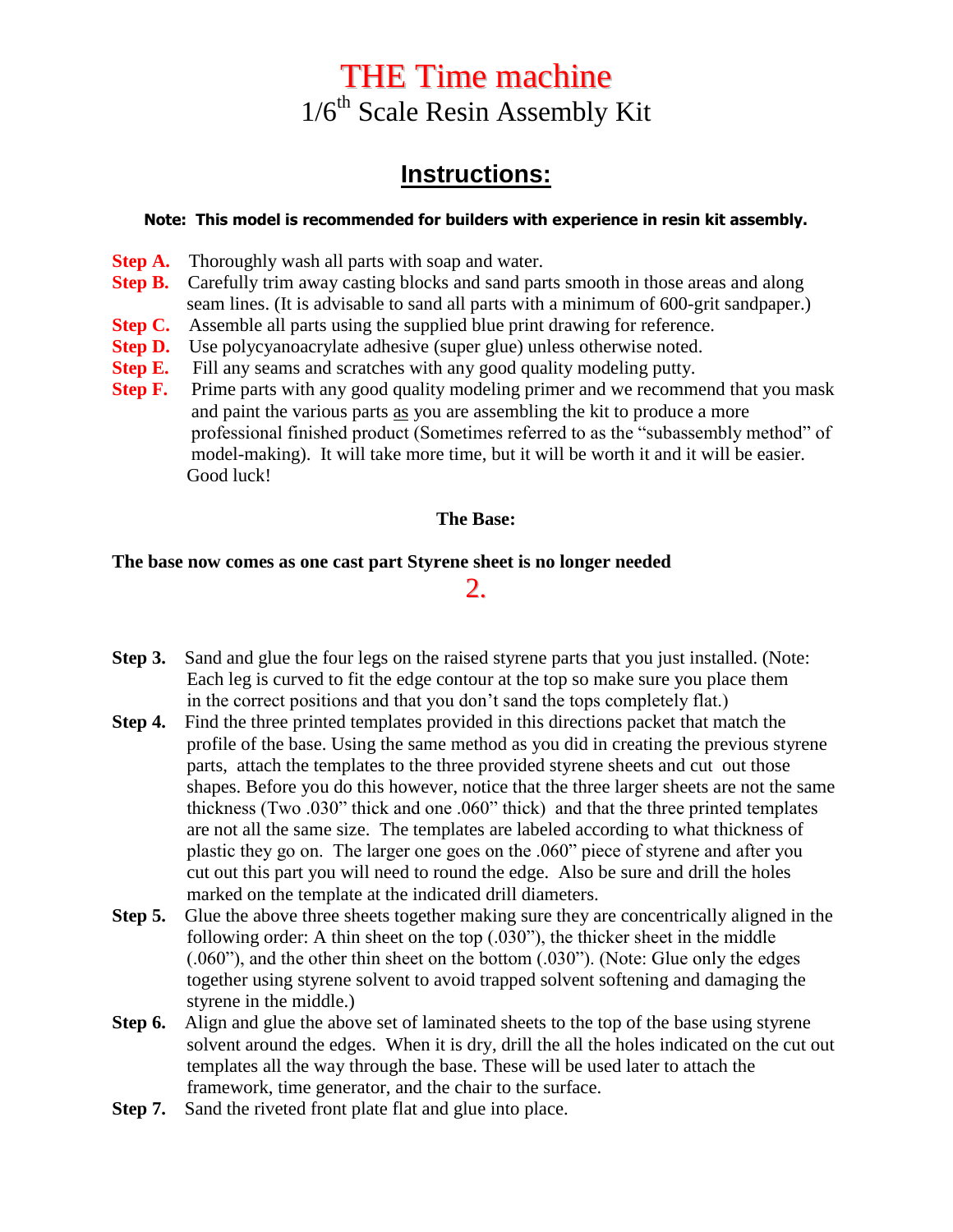#### **The Time Generator:**

- **Step 8.** Find the two halves of the time generator and glue them together. Sand the seam line and using the short length of provided  $1/16<sup>th</sup>$  styrene dowel, create the missing rivet along the back seam.
- **Step 9.** Find the back panel and attach it to the joined two halves. (Note: You might have to use a heat gun or immersion in warm water to pull some of the bend out of the parts.)
- **Step 10.** Glue the above assembly to the matching contoured base and sand level.
- **Step 11.** Attach the two generator cones to the sides of the generator base.
- **Step 12.** Assemble the "kettle" above the generator base. It comes in three pieces: the curved bottom, the riveted ring, and the sloping top. Glue all of these parts together and then glue the assembly into the hole in the top of the generator base.
- **Step 13.** Drill the hole in the top of this whole assembly to  $11/32<sup>nd</sup>$ . Find and cut to length the provided 11/32<sup>nd</sup>" rod and glue it into the hole. (Note: Double check that you have the correct length of rod and it is at the correct height before you glue it in place. Use the blueprint for reference and remember that there is added length for inserting into the "kettle" and the sphere shape on top.)
- **Step 14.** Attach the six small cones onto the generator base and drill a small hole in the center of each  $(1/32)$ " is best).
- **Step 15.** Carefully trim and glue the two halves of the sphere shape on top together and attach to the top of the  $11/32^{nd}$  installed rod. (Note: This assemble must be carefully aligned so that the side holes are facing exactly towards the front and the back. Both holes are the same so it will work either way.)

3.

- **Step 16.** Attach the remaining six small cones onto the outside of the spherical shape and drill the centers the same as before.
- **Step 17.** Trim and install the saucer shaped part in the hole facing towards the back of the chair and the front of the generator.
- **Step 18.** Install the fluted lamp base and the lamp into the top of the spherical shape.
- **Step 19.** Attach the whole time generator assembly to the base using the provided 8-32 roundhead bolts, washers, and nuts with the nuts and washers on top.

#### **The Coils:**

- **Step 20.** Use the provided copper wire to connect the six small cones on the top of the time generator to the corresponding six small cones on the spherical shape above with straight lengths of wire. (Note: Inside the coils there are straight lengths of wire also.)
- **Step 21.** Using the provided dowel, wrap lengths of copper wire around it to create the energy coils connecting the twelve small cones. Wrap the wire around the rod thirty times for each coil and stretch them to length. Install them by drilling small holes into the side of each small cone. (Again,  $1/32^{nd}$  is best.)

#### **The Generator Lamp Cage:**

**Step 22.** Use the copper wire to build the wire framework around the lamp on the top of the Time generator assembly using the provided fixture. I recommend bending the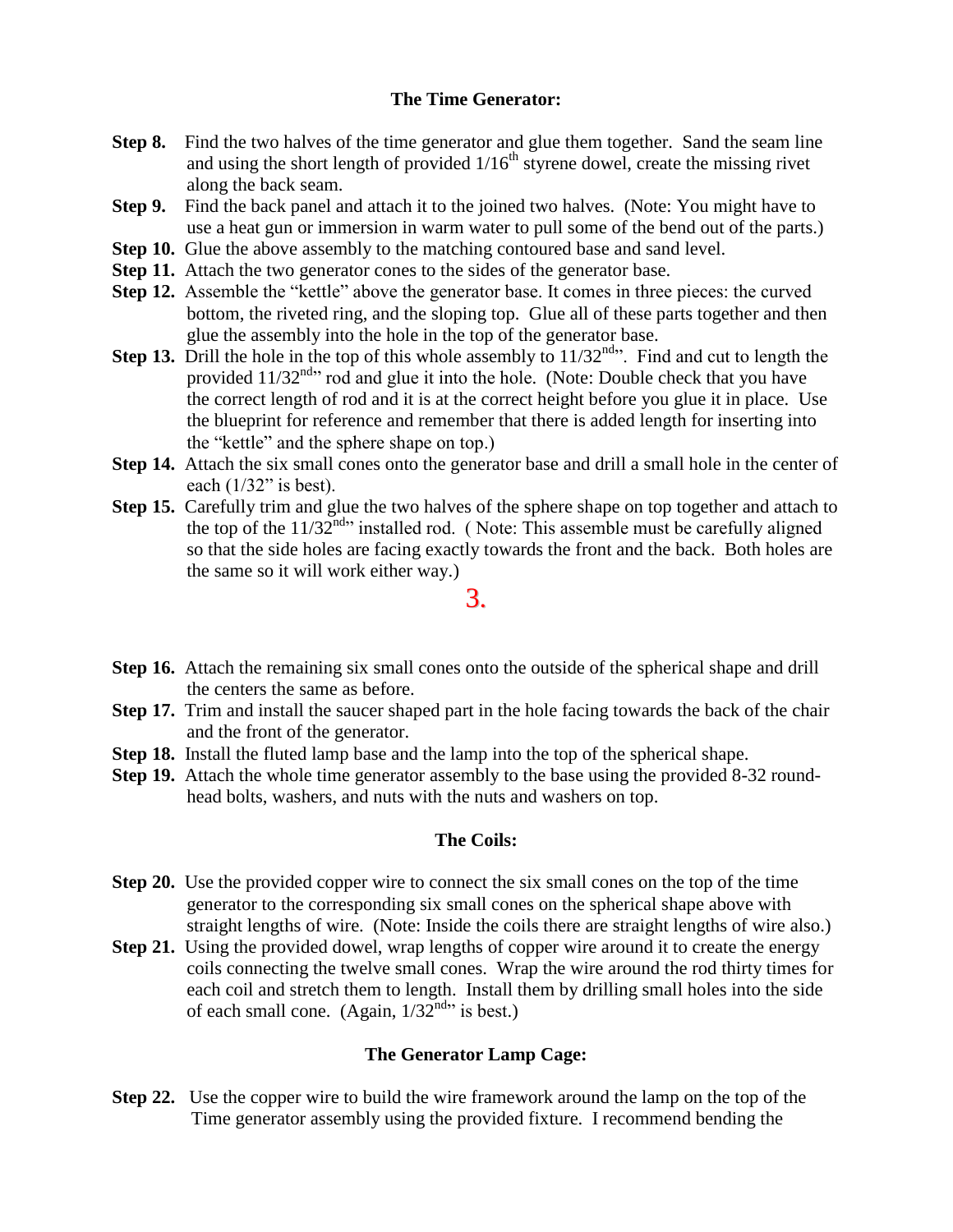pieces, tacking them into place with glue, cutting away the excess, and coming back and soldering over the glue connections after the part is removed from the fixture. (Note: the cage will have to be made and then bent open a bit to remove it from the fixture and then bent back again.) File if necessary.

**Step 23.** Glue the cage assembly over the lamp at the top of the time generator assembly**.** Also glue the cast small ornamental detail on the top.

#### **The Framework:**

- **Step 24.** Find the left and right side framework parts and line them up with the side of the holes in the cones on the outside of the time generator assembly.
- **Step 25.** Find the two ribbed end caps to the generator cones and insert them through the large holes in the side framework pieces and into the holes in the cones until they are seated. Glue them in place. (Note: Make sure that the raised ribs on these parts match the positioning shown on the blueprint.)
- **Step 26.** Line up the left and right framework parts over the four outside holes and drill part way into the framework using a  $7/64^{\text{th}}$  drill bit. (Note: Be very careful not to go all the way though the framework with the drill.) Using four of the provided six sheet-metal screws, attach the side framework to the base.
- **Step 27.** Attach the remaining framework piece to the raised centers on the generator cone end caps. (Note: The raised centers might need to be sanded down slightly if you notice that they are sticking too far out and distorting the shape of the outside surrounding framework piece. Also be aware that the framework will be hard to align until the control panel and some of the remaining detail parts are installed. It might also be necessary to use a heat gun or warm water immersion to correct more serious

#### 4.

 misalignment problems.) Do not glue the front framework intersection point until the control panel is installed.

- **Step 28.** Find the four curled framework details (Two short parts and two long parts) and using a round file, shape the pointed ends to fit snugly to the larger side framework parts. Glue them in place to both the framework and the base.
- **Step 29.** Find and attach the four flat scrollwork details that go between the above parts and the main side framework parts and glue them in place. (Note: Make sure that you put them in the right places. The front and back sets of these parts are different.)

#### **The Control Panel:**

- **Step 30.** Find the provided section of clear plexiglass tube stock. Notice that on one end it has a small notch cut out of a quarter section. Also find the two identical end cap pieces that fit into the ends of this tube section. Glue one of the end caps into the end of the plexiglass tube section without the notch. (Note: Use the provided blueprint to orient the raised ribs on the end caps to the correct position. The drawing below will also help in doing this.)
- **Step 31.** Take the other matching end cap and find the ¼" 1" diameter disk that fits inside it. (Note: It might need to be sanded or need to have the hole in the center bored out to fit into place.) On that disk you will see a small indentation that indicates where you need to drill a  $5/64^{\text{th}}$  hole straight towards the center of the part.
- **Step 32.** After you have drilled the above hole, insert the disk into the side of the unattached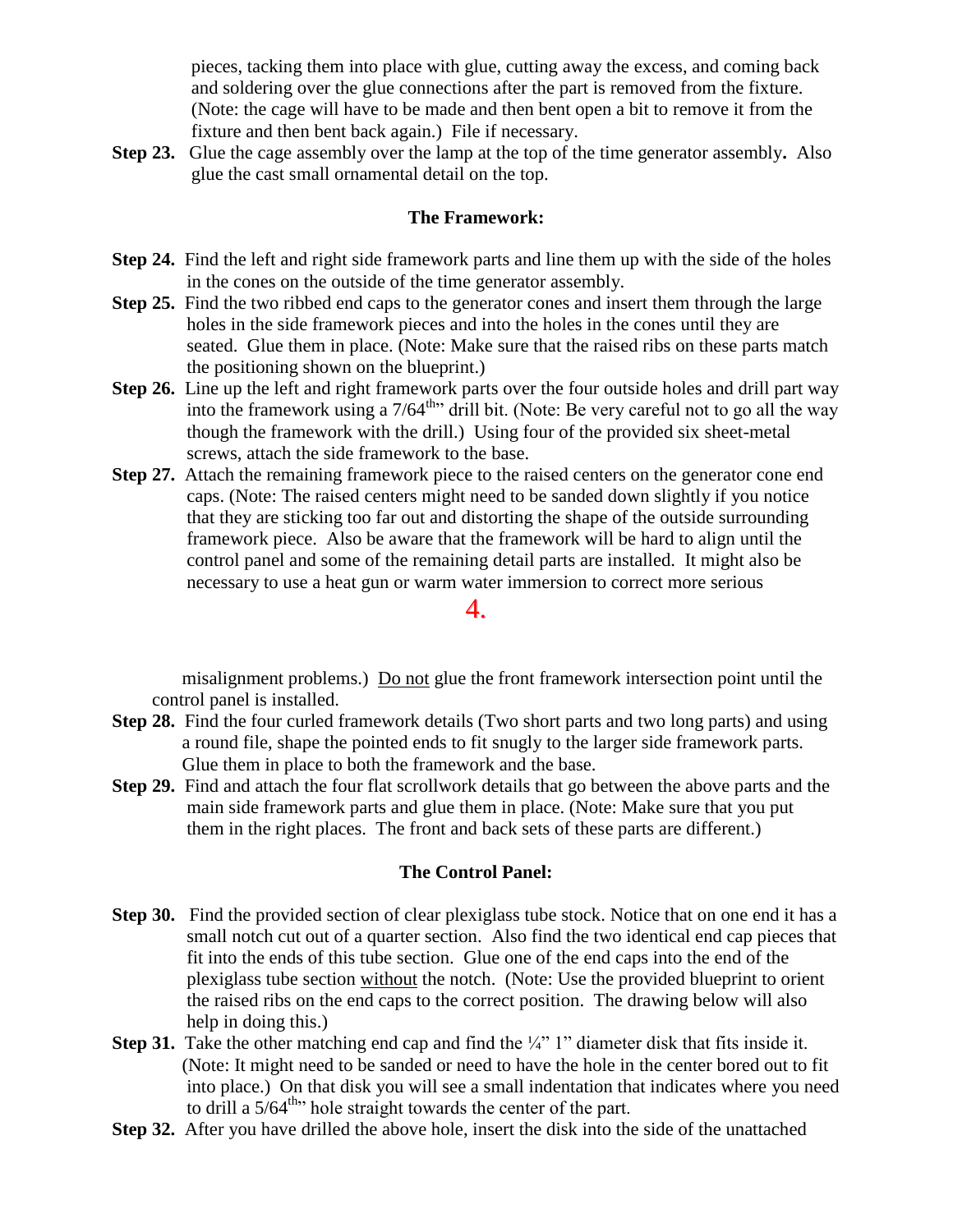control panel end cap. Now drill a  $7/64^{\text{th}}$  hole into the center of the shaft that the disk spins on and hold it in place using the provided single short sheet-metal screw and  $\frac{1}{2}$ " washer. (Note: Make sure that the hole in the disk can be seen in the break in the wall on the end cap piece. Also make sure that the disk spins easily inside the control panel side.)

**Step 33.** Carefully glue the remaining control panel end cap in place without getting any glue on the moving disk inside. Line the notch in the plexiglass tube section up with the cut out wall on the inside of the end cap. The diagram below shows how it should look in cut away:



- **Step 34.** Find and attach the contour fit base to the three lights on the top of the control panel. It should be positioned exactly in the center of the top and level.
- **Step 35.** Glue the three identical lights to the above part using the provided blueprint as your guide for positioning them.
- **Step 36.** Glue the scroll work date display frame to the control panel again using the blueprint as a guide for exact positioning. (Note: You might want to put down the decals that go in the openings before you put this piece on permanently.)

5.

- **Step 37.** Glue the whole above control panel assembly to the framework using the tabs on the framework and the corresponding indentations in the sides of the control panel end caps as a guide.
- **Step 38.** Find and attach the scrollwork brace that spans both the left and right framework parts beneath the control panel.

#### **The Control Panel Light Cages:**

**Step 39.** Use one of the molded control panel lights enclosed in the kit as a fixture for bending the provided copper wire into the correct shape to fit over all the lights on the control panel. Use the exact same method of construction that you used when making the cage around the light above the time generator. When you are finished with the three identical cages, glue them into place.

#### **The Time Key:**

**Step 40.** Carefully trim the body of the time key being careful not to lose the  $1/16^{th}$  molded shaft at the base. This shaft will fit into the hole that you drilled into the moving disk inside the notch on the control panel. Glue the provided clear faceted bead onto the top of the time key and insert ,but do not glue it into its spot on the control panel. (Note: Fill the hole in the center of the bead with two part epoxy.)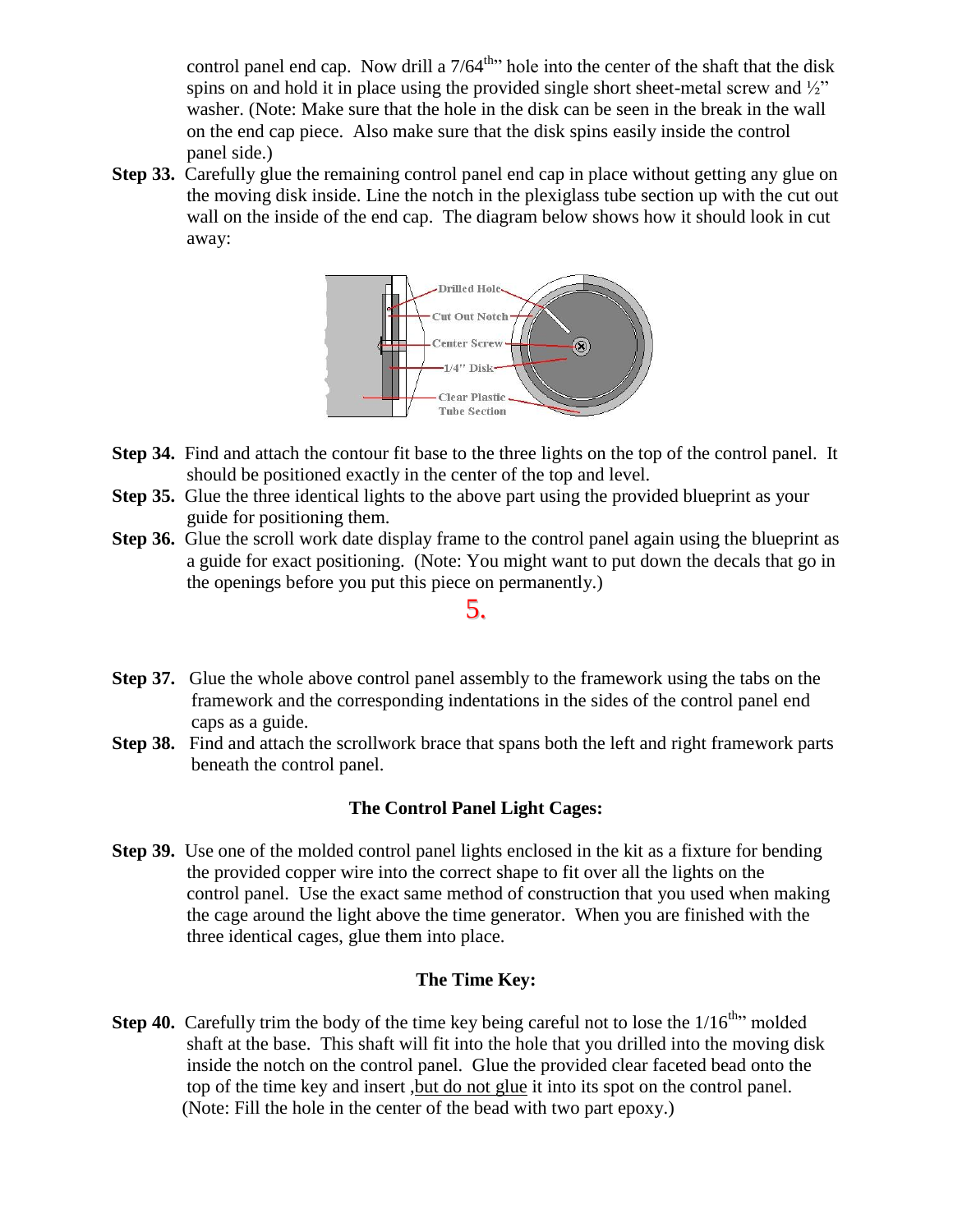#### **The Dish:**

- **Step 41.** Examine the dish to see if any of the 365 rivets are missing or damaged. If so, then use the provided short length of styrene hex rod to repair it. Find the steel rod reinforced center shaft piece and glue the flat end to the exact center of the inside of the dish.
- **Step 42.** Choose the position that you want the dish to be in on your finished model and insert the center shaft into the remaining hole in spherical shape on the top of the time generator. Glue it in place.

#### **The Chair:**

- **Step 43.** Find the four legged base to the chair and the three scalloped detail pieces that will become the back and sides. (Note: These three parts are mostly identical except that the back piece has no vertical lathe turned details on the ends.) Glue the end piece on first by centering the slot on the base in the groove on the part. (Note: This part is designed to fit exactly into the lathe turned contours on the side pieces, so alignment is very important here.)
- **Step 44.** Now glue the side pieces on making sure that the lathe turned details on the ends of these parts with the round details removed are facing forward. These were cut off of the original chair to allow it to have clearance above the framework on the base.
- **Step 45.** Attach the two identical "swan" details to the left and right of the inside of the above pieces. Use the provided blueprint for exact location.
- **Step 46.** Now glue on the flat curved edge front piece exactly between the two "swans".
- **Step 47.** Find and carefully trim the six carved ornamentation details and glue them to the back and side lathe turned details as shown in the blueprint.

#### 6.

- **Step 48.** Carefully trim and glue the left and right side rails to the top of the left and right side pieces on the base. The flat sides should, of course, be facing inwards and the lower ends of these two pieces are to face towards the front of the chair.
- **Step 49.** Glue the bottom seat cushion piece into the hollow cavity in the center of the chair with the riveted edge facing forward.
- **Step 50.** Glue the back of the chair in place attaching it to the flat inside sides of the left and right side rails. Make sure that you glue it at the correct angle as shown in the blueprint views.
- **Step 51.** Find the two chair arms and glue the small cast support brackets to the underside of each. The two identical short ones are centered in the back of each arm with the rounded end facing toward the rear of the chair. The brackets in the front of the arms are left and right parts which allow the arms to align with the holes in the top of the heads of the left and right "swans". (Note: The alignment of these parts is very exact and should be tested out before gluing the parts permanently.)
- **Step 52.** Glue the left and right chair arms in place. Drill small  $1/16<sup>th</sup>$  through holes into the points in which the chair arm brackets attach to the chair rails and "swans". Find the four provided small screws and very carefully screw them into the holes you just drilled. (Note: These screws are just for looks and not to act as real pivot points for the two arms. See the blueprint for the details of this connection point.)
- **Step 53.** Drill two  $1/16^{th}$  holes into the top of the back of the chair. These hole locations are indicated by two small divots in the surface of the cast part. Also drill two more small holes into the back of the chair headrest which are also indicated by divots in the cast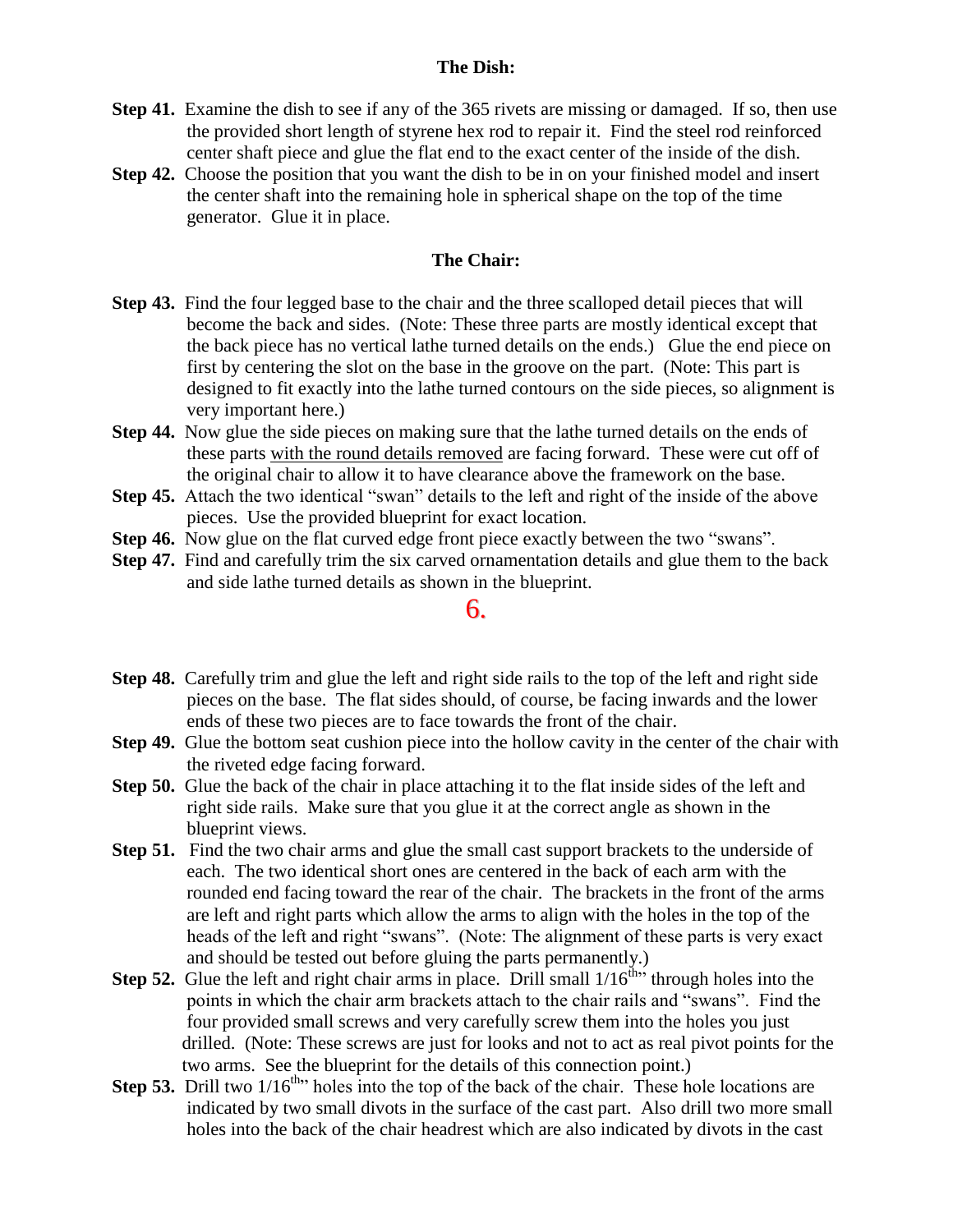part.

- **Step 54.** Cut the provided  $1/16^{\text{th}}$  diameter wire into two short lengths and insert them into the holes in the back of the chair. Then install the headrest into the exposed ends of wire to complete the chair. Again, use the blueprint as a guide.
- **Step 55.** Attach the chair to the base using the two remaining sheet metal screws inserted from the bottom through the two remaining holes in the base. It will be necessary to drill two  $7/64^{\text{th}}$  holes part way into the bottom of the back legs on the chair to accommodate the attaching screws.
- **Step 56.** Apply the decals to the entire model.

#### **Additional Information:**

- **Painting:** Please refer to the color art supplied for final painting. Use any good quality model paint. We also recommend that you watch the movie again to refresh yourself with the details of the machine. It is your decision whether or not to weather the finished model.
- **Decals:** There is pin-striping on the framework of the time machine and to create this we recommend Chartpak BG3104 green graphics tape. As you can see, the decal sheet offers you a choice as to what date and year you want showing on the control panel. Apply decals as you would any traditional waterslide decal. We suggest using Microscale Decal Film and following the instructions on the bottle. Use the provided artwork and blueprints to determine exact decal locations.
- Legal: Masterpiece Models assumes no responsibility for alterations in the time continuum should any of these kits actually work.

### 7.

**If you have any questions or comments regarding this kit, please feel free to e-mail us at:**

**john@jandstechnologies.com**

## **Thank you for purchasing The Time Machine.**



Copyright Chris Perrotta 2001